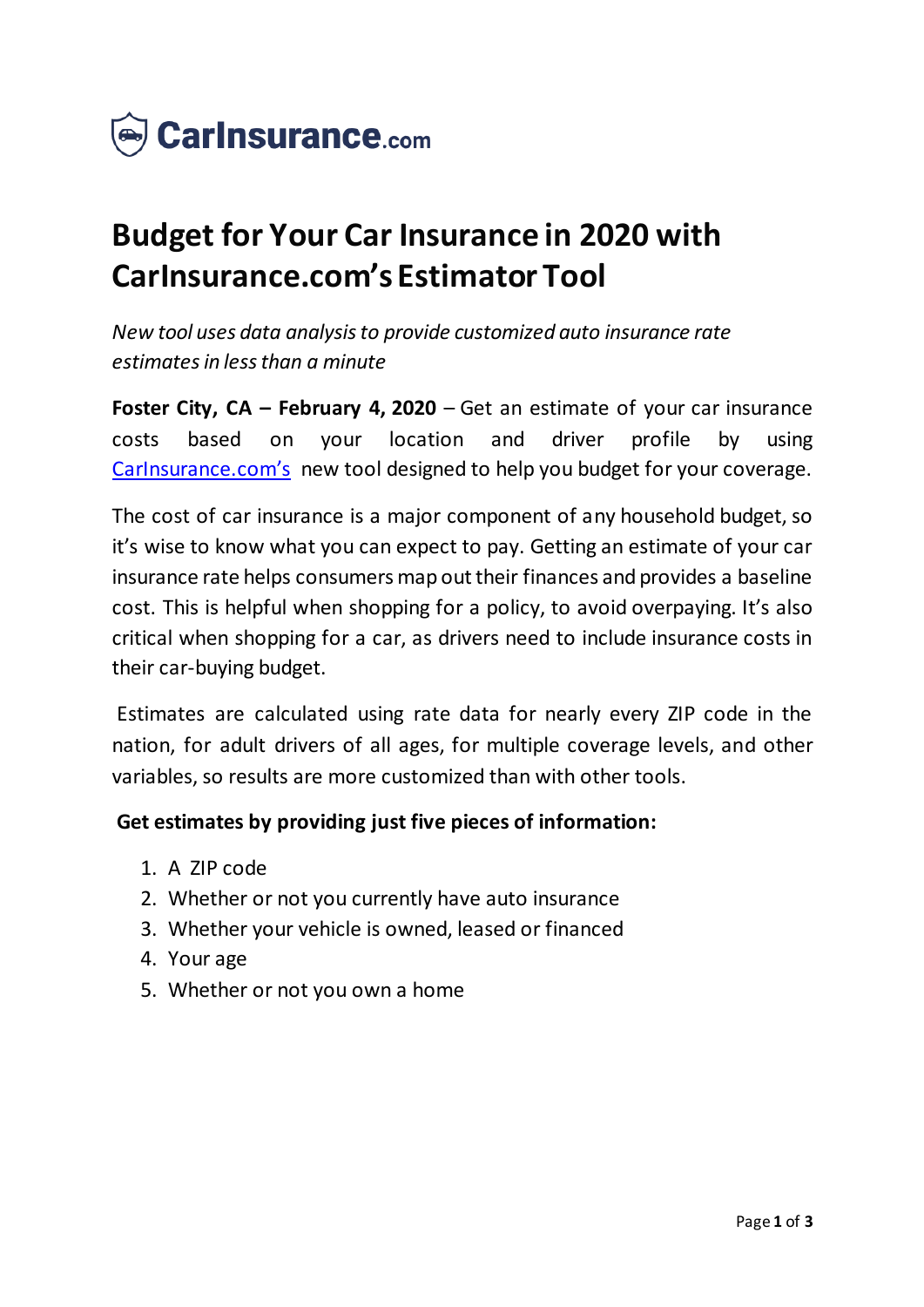# **With the tool, consumers receive auto cost insurance estimates for three coverage levels:**

- State minimum coverage
- 50/100/50, meaning \$50K (per person)/\$100K (an accident for medical bills related to an accident you cause)/\$50K (for property damage that you cause)
- $\cdot$  100/300/100

CarInsurance.com's experts advise drivers to compare auto insurance quotes at least every three years -- annually is even better. Doing so will help find the best rates for the best coverage for your situation.

"Getting an estimate of your car insurance rates takes time, knowledge and research. It can be a challenging task. But it doesn't have to be," says Penny Gusner, senior consumer analyst for CarInsurance.com. "Our car insurance estimator tool provides customized estimates in less than 30 seconds based on your age, location and other variables."

Experiment with the tool and review all car insurance recommendations here: [https://www.carinsurance.com/car-insurance-estimator.asp](https://www.carinsurance.com/car-insurance-estimator.aspx)x

CarInsurance.com senior consumer analyst, Penny Gusner, is available for comment on factors drivers should consider when choosing the best auto insurance policy for their needs.

# **About CarInsurance.com**

CarInsurance.com is owned and operated by QuinStreet, Inc. (Nasdaq: [QNST\)](https://www.globenewswire.com/Tracker?data=nIE80Pg4a4CF_2hibnrCwRdYrY-HFtd7HRKnYBpfLjdk8-fWdjzFAv5PNFXp51BdodbCvC6QVxm_2Yue2ZEIsw==), a pioneer in delivering online marketplace solutions to match searchers with brands in digital media. QuinStreet is committed to providing consumers and businesses with the information and tools they need to research, find and select the products and brands that meet their needs. CarInsurance.com is a member of the company's expert research and publishing division.